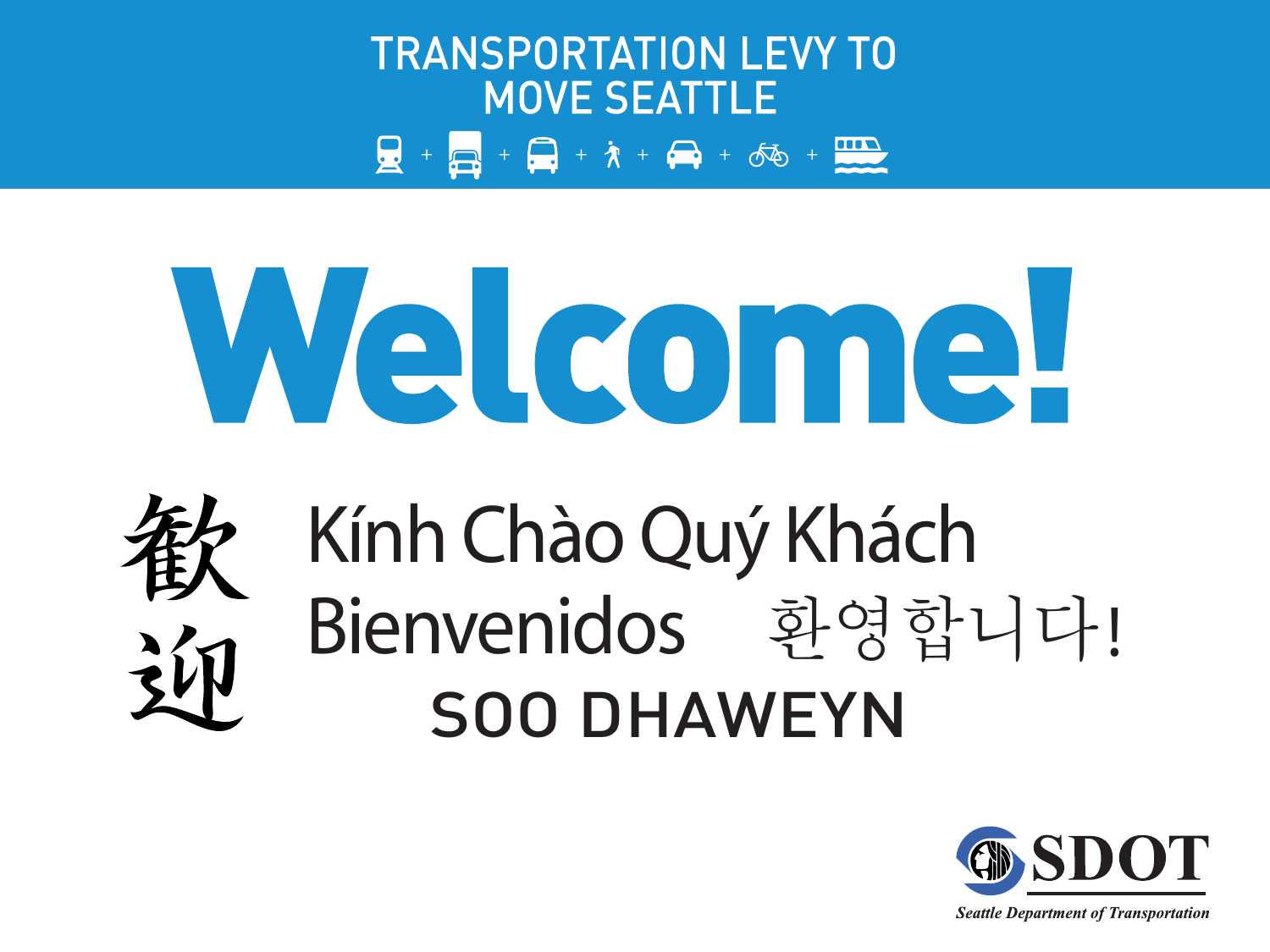

# Today's Agenda

**10 – 10:30 AM:** Sign in and browse our stations

**10:30 – 10:45 AM:** Remarks and presentation by SDOT Director Scott Kubly and staff

Learn more from SDOT staff **10:45 AM – 12 PM:**

Please share your transportation priorities by completing our short survey before you leave **We want to hear from you!**

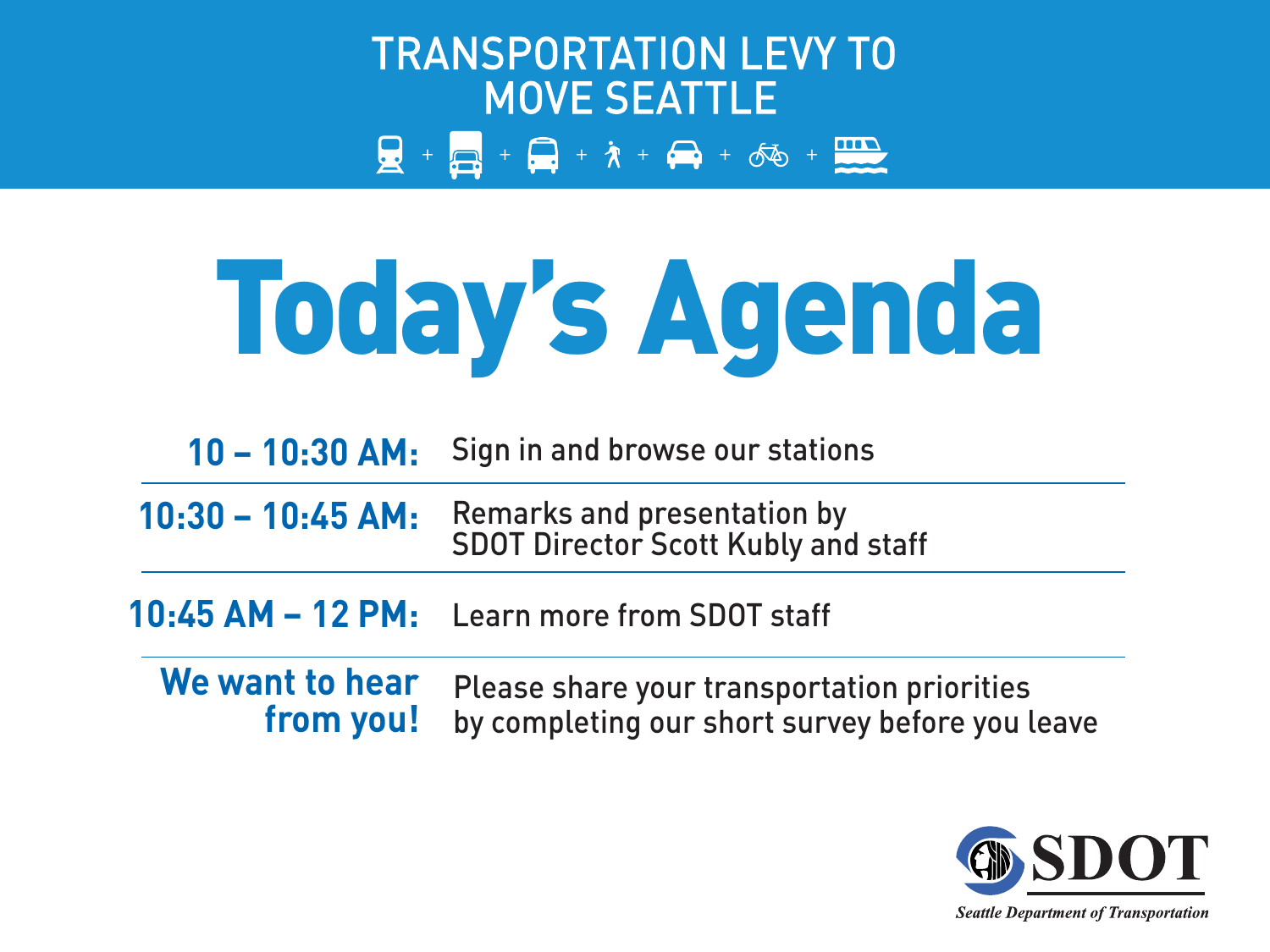

# Tonight's Agenda

|  | $6 - 6:30$ PM: Sign in and browse our stations |
|--|------------------------------------------------|
|--|------------------------------------------------|

**6:30 – 6:45 PM:** Remarks and presentation by SDOT Director Scott Kubly and staff

Learn more from SDOT staff **6:45 – 8 PM:**

Please share your transportation priorities by completing our short survey before you leave **We want to hear from you!**

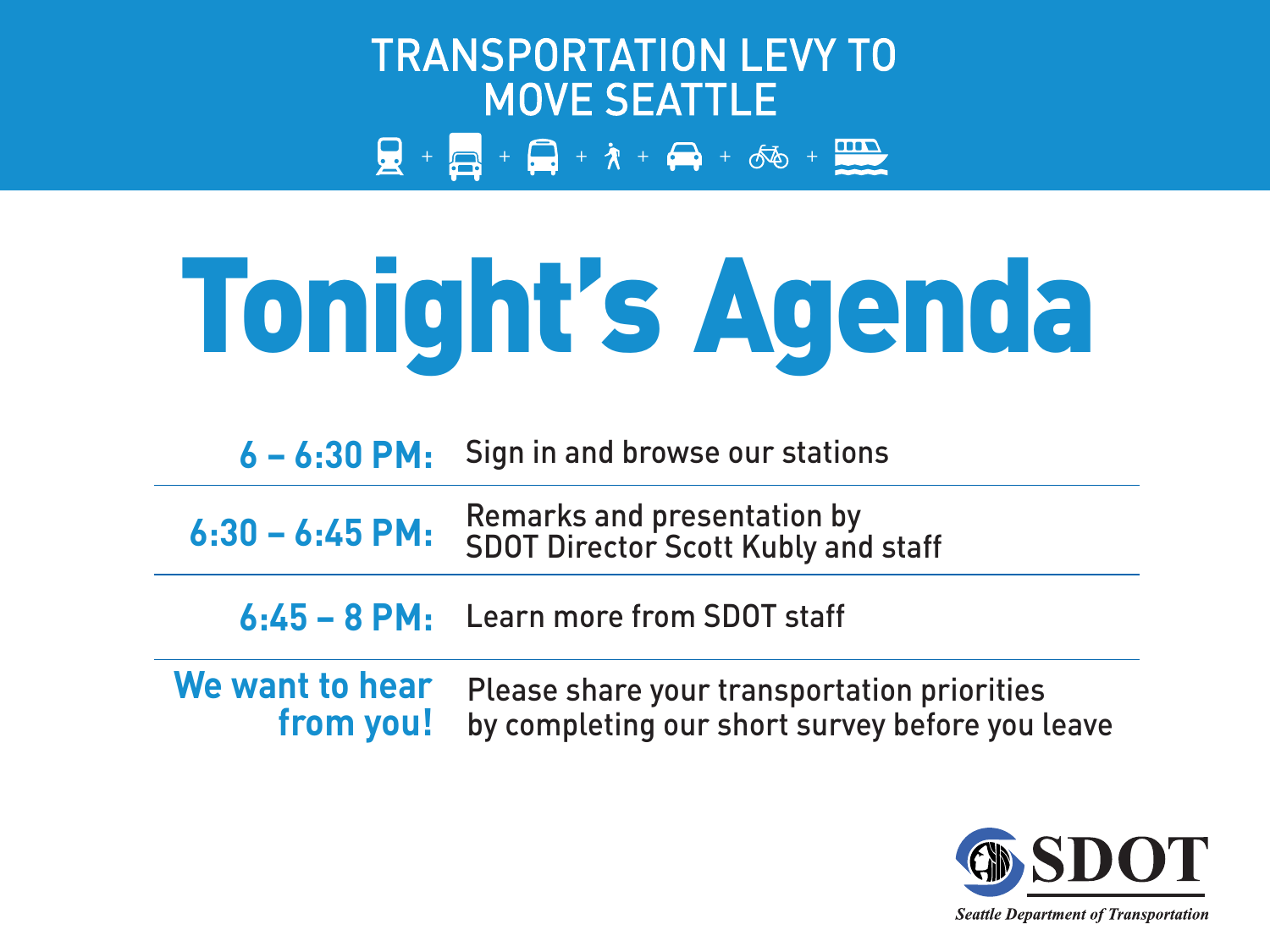# **TRANSPORTATION LEVY TO MOVE SEATTLE**  $\frac{1}{2} + \frac{1}{2} + \frac{1}{2} + \frac{1}{2} + \frac{1}{2} + \frac{1}{2} + \frac{1}{2} + \frac{1}{2} + \frac{1}{2} + \frac{1}{2} + \frac{1}{2} + \frac{1}{2} + \frac{1}{2} + \frac{1}{2} + \frac{1}{2} + \frac{1}{2} + \frac{1}{2} + \frac{1}{2} + \frac{1}{2} + \frac{1}{2} + \frac{1}{2} + \frac{1}{2} + \frac{1}{2} + \frac{1}{2} + \frac{1}{2} + \frac{1}{2} + \frac{1}{2} + \frac{1$

# Seattle Department of Transportation

## Our Mission:

Delivering a first-rate transportation system for Seattle

## Our Vision:

A vibrant Seattle with connected people, places and products

## Our Transportation System:

Today, Seattle is facing the challenges that come with being one of the fastest-growing major cities in the country. At the same time, global trends are reshaping our transportation needs and the tools available to meet them. We are ready to meet these challenges head on as we progress toward the Seattle of tomorrow.





**Seattle Department of Transportation**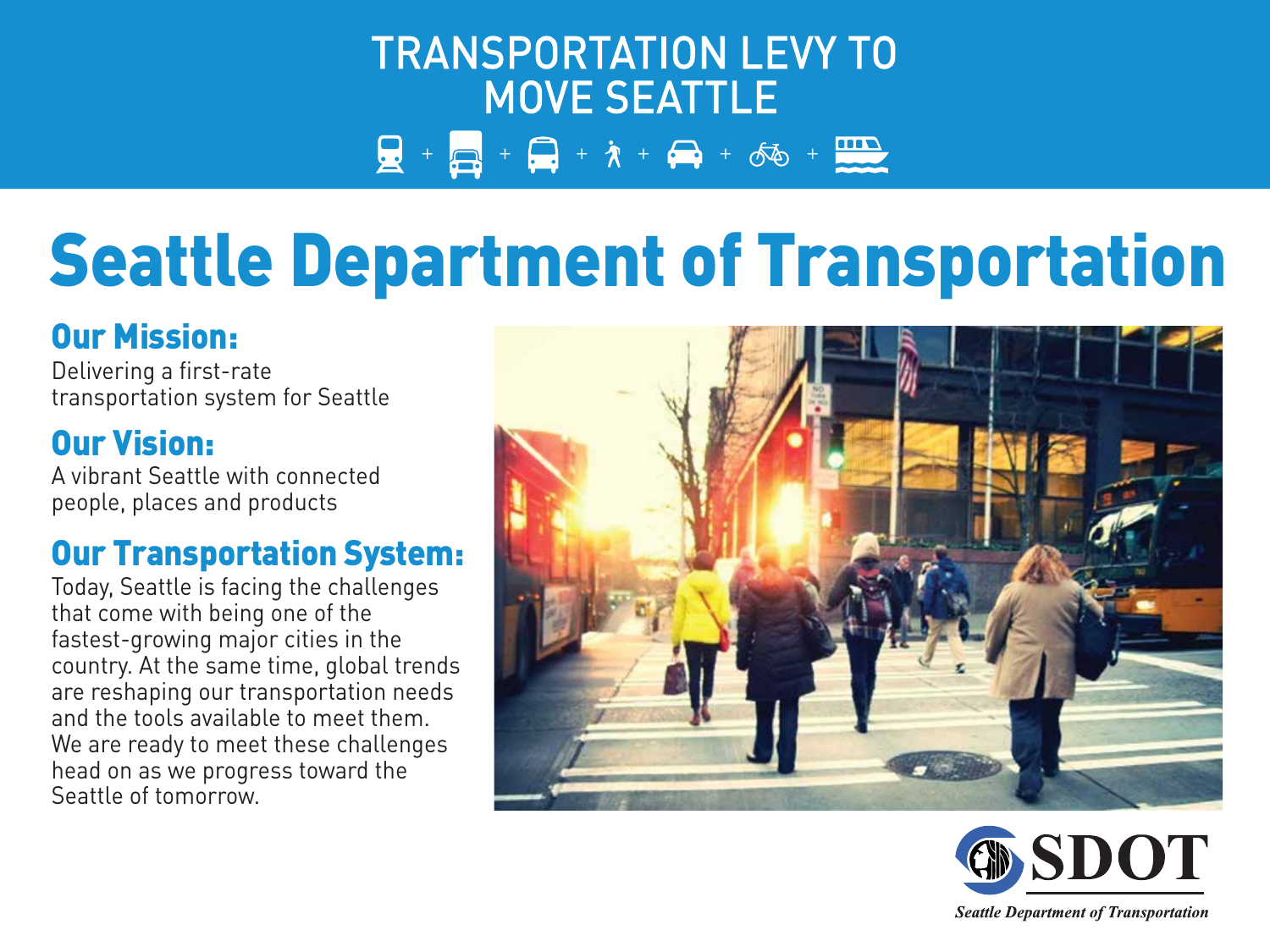## **TRANSPORTATION LEVY TO MOVE SEATTLE**

 $+$  - +  $\frac{1}{2}$  +  $\frac{1}{2}$  +  $\frac{1}{2}$  +  $\frac{1}{2}$  +  $\frac{1}{2}$  +  $\frac{1}{2}$  +  $\frac{1}{2}$ 



# BRIDGING the Grand Thank you, Seattle!

| <b>MAINTENANCE</b>                                                       |                                                                   |
|--------------------------------------------------------------------------|-------------------------------------------------------------------|
| <b>Promised</b>                                                          | <b>Accomplished to Date (2014)</b>                                |
| Resurface or replace approximately<br>200 lane-miles of arterial streets | 225 lane-miles completed                                          |
| Rehabilitate or replace 5 bridges                                        | 6 bridges completed                                               |
| <b>Seismically retrofit 5 bridges</b>                                    | 7 bridges completed                                               |
| Rehabilitate 40 stairways                                                | 40 stairways completed                                            |
| Prune 25,000 street trees to prevent<br>safety and security hazards      | 26,226 trees pruned                                               |
| Plant 8,000 new street trees                                             | 5,569 trees planted                                               |
| Replace over 50,000 small, faded street<br>and regulatory signs          | 90,230 signs replaced                                             |
| Replace street name signs at all 12,300<br>arterial intersections        | 11,137 intersections have new street<br>name signs                |
| <b>TRANSIT</b>                                                           |                                                                   |
| <b>Promised</b>                                                          | <b>Accomplished to Date (2014)</b>                                |
| Enhance transit and safety improvements<br>on 3 key transit corridors    | 3 corridors enhanced - Ballard,<br><b>West Seattle and Aurora</b> |
| Secure up to 50,000 hours of new Metro<br><b>Transit service</b>         | 50,000 new hours secured                                          |
| <b>MAJOR PROJECTS</b>                                                    |                                                                   |
| <b>Promised</b>                                                          | <b>Accomplished to Date (2014)</b>                                |
| <b>King Street Station and Spokane</b><br><b>Street Viaduct</b>          | Both projects complete                                            |
| <b>Mercer East Corridor</b>                                              | Complete                                                          |

In 2006, Seattle voters passed a nine-year, \$365 million levy for transportation maintenance and improvements known as Bridging the Gap (BTG). For the last eight years, the transportation levy has been critical to addressing our maintenance backlog, increasing transit, and improving safety. The Bridging the Gap levy expires at the end of 2015.



| <b>PEDESTRIAN/BIKE SAFETY</b>                                                                                          |                                                             |  |
|------------------------------------------------------------------------------------------------------------------------|-------------------------------------------------------------|--|
| <b>Promised</b>                                                                                                        | <b>Accomplished to Date (2014)</b>                          |  |
| <b>Build 117 blocks of new sidewalks</b>                                                                               | 107 blocks constructed                                      |  |
| Restripe 5,000 crosswalks                                                                                              | 5,241 crosswalks restriped                                  |  |
| Create "safe routes to schools"<br>near 30 elementary schools                                                          | 48 Safe Routes to School projects<br>completed              |  |
| Support implementation of both a<br>Pedestrian and a Bicycle Master Plan                                               | Both plans have been developed<br>and are being implemented |  |
| Add 4 miles of new multi-use paths                                                                                     | 4 miles completed                                           |  |
| Repair or restore 144 blocks of sidewalks                                                                              | 193 blocks repaired                                         |  |
| Provide funding for neighborhood-<br>identified street improvements -<br><b>Neighborhood Street Fund Program (NSF)</b> | 30 NSF projects constructed                                 |  |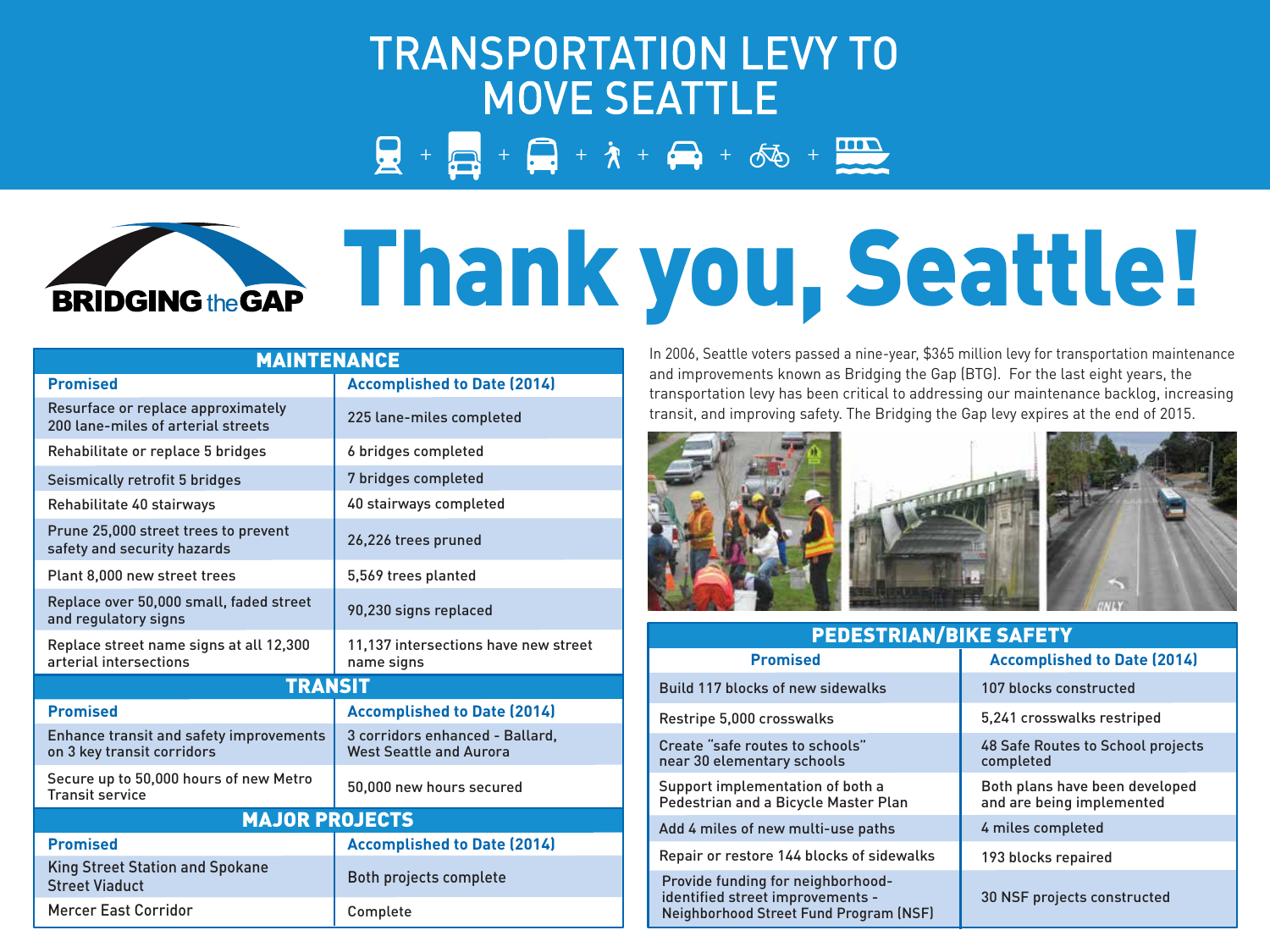## **TRANSPORTATION LEVY TO MOVE SEATTLE**  $+\dot{\pi} + \dot{\theta} + \dot{\phi} + \dot{m}$

# Proposal Overview

"Seattle is one of the fastest growing cities in the country. The Transportation Levy to Move Seattle will invest in the basic safety and maintenance of our transportation system. It will also give us a critically important opportunity to reshape the way our growing population gets around, today and tomorrow." **— Mayor Ed Murray**

The Transportation Levy to Move Seattle would replace Bridging the Gap, the existing levy that expires at the end of 2015. The \$900 million levy would be paid for through a property tax that would cost the median Seattle home (valued at \$450,000) about \$275 per year, for nine years. The expiring \$365 million Bridging the Gap levy costs the median Seattle home about \$130 per year. The proposed levy would cost the median home an additional \$145 per year.

| Safe City:                           | \$350 M |
|--------------------------------------|---------|
| Affordable City:                     | \$275 M |
| Interconnected City:                 | \$170 M |
| <b>Vibrant City:</b>                 | \$105 M |
| 9-year total:                        | \$900 M |
| Annual cost to<br>median home: \$275 |         |

In addition to the \$900 million generated over the life of the levy, the City of Seattle estimates these funds can be used to leverage nearly \$2 billion in additional transportation investments.

#### **The Transportation Levy to Move Seattle supports the Move Seattle vision. It is a draft proposal that will:**

- Take care of the basics by filling potholes, paving streets, and improving road safety
- **Invest in our transportation system to keep pace with our** growing city
- $\bullet$  Improve safety and mobility for all travelers  $-$  people walking, biking, driving cars, moving freight, and taking transit
- Contribute to an integrated and connected system that is easy-to-use, affordable, and convenient

## The levy will contribute to building:

A Safe City: Keep Seattle travelers safe by working to eliminate serious and fatal crashes and seismically reinforcing vulnerable bridges.

An Affordable City: Provide high-quality and low-cost transportation options that allow people to spend their money on things other than transportation. Invest in smart maintenance today to avoid increased expense for our residents later.

An Interconnected City: Provide an easy-to-use, reliable transportation system that gives travelers the options they want when they want them.

A Vibrant City: Invest in streets and sidewalks that hum with economic and social activity.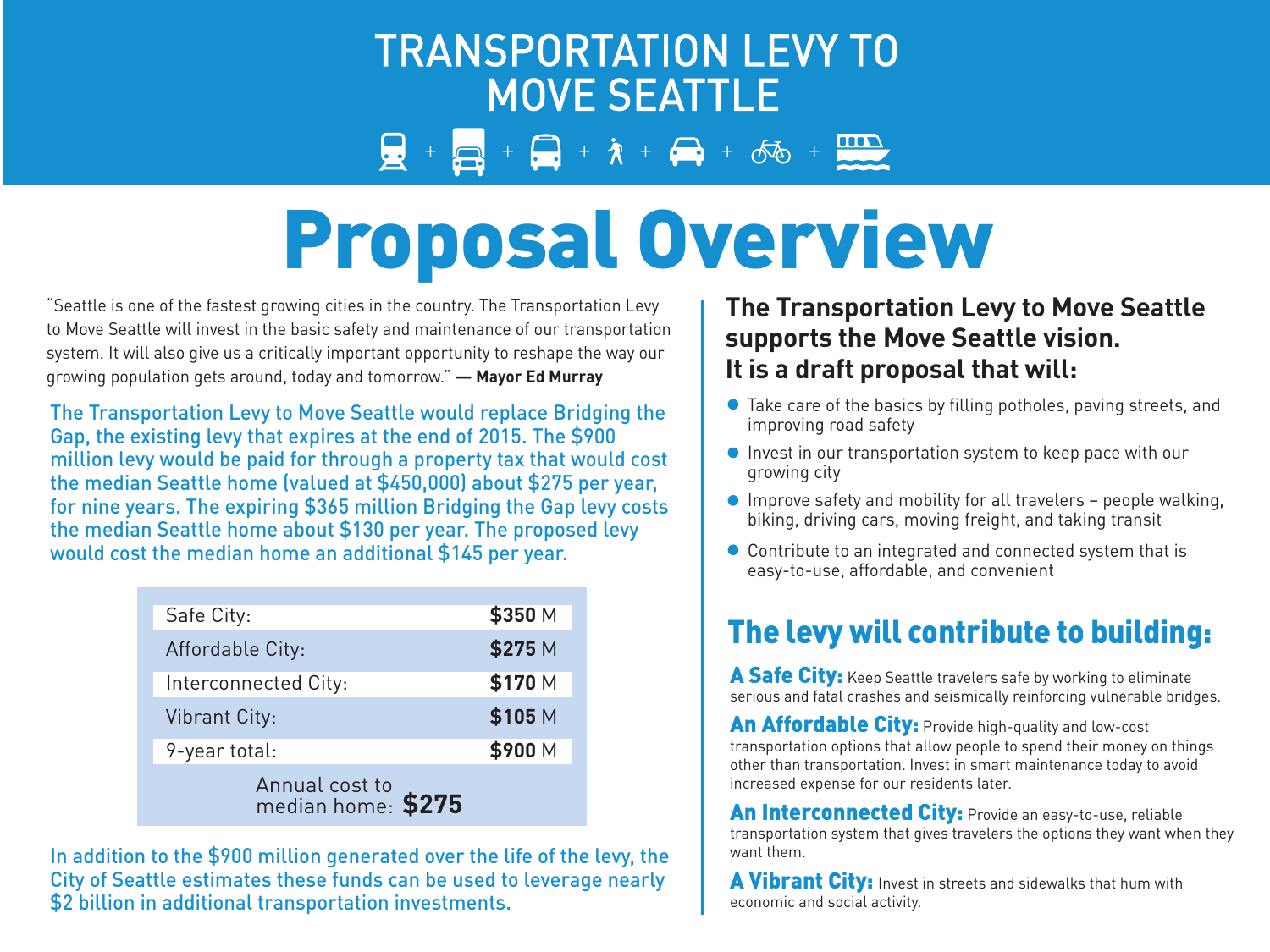### **TRANSPORTATION LEVY TO MOVE SEATTLE**

### $\frac{1}{24} + \frac{1}{11} + \frac{1}{11} + \frac{1}{11} + \frac{1}{11} + \frac{1}{11} + \frac{1}{11} + \frac{1}{11} + \frac{1}{11} + \frac{1}{11} + \frac{1}{11} + \frac{1}{11} + \frac{1}{11} + \frac{1}{11} + \frac{1}{11} + \frac{1}{11} + \frac{1}{11} + \frac{1}{11} + \frac{1}{11} + \frac{1}{11} + \frac{1}{11} + \frac{1}{11} + \frac{1}{11} + \frac{1}{11} + \frac{1$

## Bridging the Gap and The Levy to Move Seattle Comparison

| <b>Category</b>                                | <b>Bridging the Gap (BTG)</b>                              | <b>Levy to Move Seattle</b>                               |
|------------------------------------------------|------------------------------------------------------------|-----------------------------------------------------------|
| Paving                                         | 200 miles                                                  | 250 miles                                                 |
| Seismic bridge retrofit                        | 5                                                          | 16                                                        |
| Rehab/replace bridges                          | 5                                                          | 2                                                         |
| Plan and design<br>new bridges                 | Not a BTG commitment                                       | 10                                                        |
| Repair sidewalks                               | 144 blocks                                                 | 225 blocks                                                |
| New sidewalks                                  | 117 blocks                                                 | 100 + blocks in South Park<br>and Broadview               |
| <b>Crossing improvements</b><br>and curb ramps | <b>Fund and implement</b><br><b>Pedestrian Master Plan</b> | 750 intersections                                         |
| <b>Stairway rehabilitation</b>                 | $40 - 50$                                                  | 45                                                        |
| Crosswalks (remarking)                         | 5.000                                                      | 12,000                                                    |
| Low-cost pedestrian<br>improvements            | Not a BTG commitment                                       | 50-100 blocks                                             |
| <b>Safe Routes to School</b>                   | 30 schools                                                 | 81-108 (100% of Seattle<br>public schools)                |
| <b>Safety corridors</b>                        | <b>Not a BTG commitment</b><br>3                           | $12 - 15$                                                 |
| Multi-use paths                                | 4 miles                                                    | Burke Gilman - 1.5 miles                                  |
| <b>Bike lanes</b>                              | <b>Fund and implement</b><br><b>Bicycle Master Plan</b>    | 50 miles of protected bike lanes<br>60 miles of greenways |
| <b>Bike accessibility</b><br>(parking)         | Not a BTG commitment                                       | $1,500$ spaces                                            |
| <b>Freight spot</b><br><i>improvements</i>     | \$0                                                        | \$13.5 M                                                  |
| New trees                                      | 8,000                                                      | 2,700                                                     |
| <b>Trees pruned</b>                            | 258,000                                                    | 27,700                                                    |
| Optimize signals                               | 0                                                          | 45 corridors                                              |
| <b>Multimodal corridors</b>                    | $\mathbf{0}$                                               | $7 - 10$                                                  |
| <b>Transit corridors</b>                       | 3                                                          | 7                                                         |
| <b>Access to transit</b>                       | 1 (King St Station,<br>commercial parking tax<br>funded)   | 2 (Graham St Station,<br>Northgate ped/bike<br>bridge)    |
| Neighborhood Street<br>Fund                    | 30 completed                                               | 20-35 projects                                            |
| <b>Comprehensive drainage</b><br>coordination  | 0                                                          | 2 neighborhoods (South<br><b>Park and Broadviewl</b>      |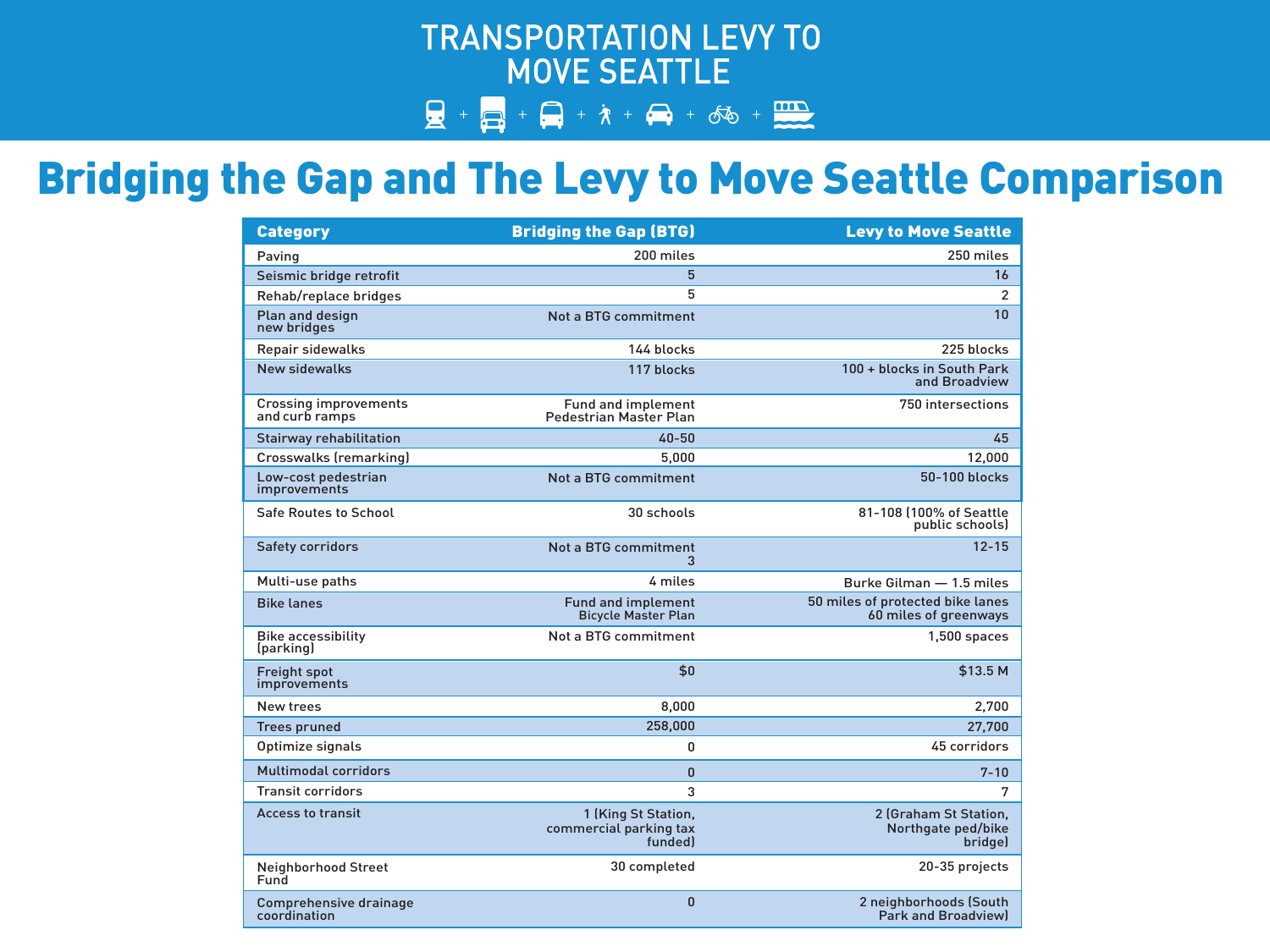# An Interconnected City

**Provide an easy-to-use, reliable transportation system that gives travelers the options they want when they want them**

#### **PROPOSAL**

#### Invest \$170 million to:

#### **Modernize outdated streets to give people convenient and affordable travel options (\$110 million)**

- Complete 7-10 multimodal corridor projects, redesigning major streets to improve connectivity and safety for all travelers, whether walking, biking, driving, or taking transit
- Make bus service more reliable through a comprehensive transit improvement program to eliminate bottlenecks in key locations
- Optimize traffic signal timing on 5 corridors throughout the city each year to improve traffic flow and serve people in cars and trucks, on bicycles, transit, and foot
- Create 7 new high-quality bus rapid transit corridors

#### **Improve connections to light rail (\$27 million)**

- **Provide funding for a new Link light rail station at** Graham Street in southeast Seattle
- Fund a pedestrian and bicycle bridge over I-5 connecting to light rail in Northgate
- Build targeted pedestrian and bicycle connections to light rail stations

#### **Make it easier to walk and bike in Seattle (\$33 million)**

- Build 100 new blocks of sidewalks, filling in 50% of the sidewalk gaps on priority transit corridors citywide
- Make residential streets without sidewalks safer and more comfortable for walking





#### **Travel options need to be reliable:**

A key to building a reliable transportation system is to build a system that is resilient — a system that has enough alternate routes and modes for people that it isn't paralyzed by a construction project, a stadium event, a crash or a bridge opening.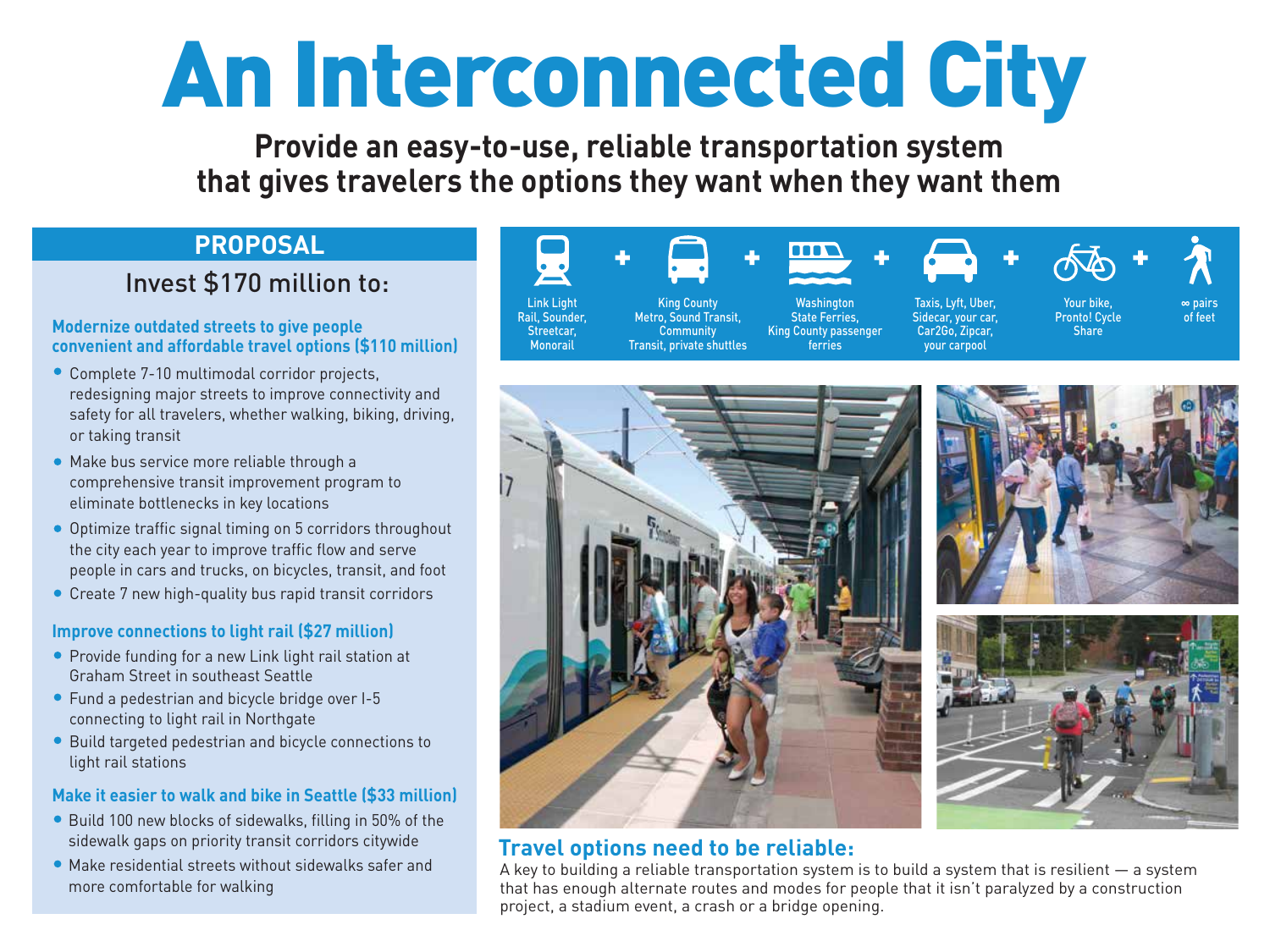

### **Keep Seattle travelers safe by working to eliminate serious and fatal crashes and seismically reinforcing vulnerable bridges**

#### **PROPOSAL**

#### Invest \$350 million to:

#### **Eliminate serious and fatal crashes on Seattle streets (\$100 million)**

- Complete 12-15 corridor safety projects, improving safety for all travelers on all of our high-crash streets
- Complete 9-12 Safe Routes to School projects each year along with safety education, improving walking and biking safety at every public school in Seattle
- **Increase crosswalk repainting frequency to a four-year or** better cycle to ensure every crosswalk is clearly marked

#### **Protect our most vulnerable travelers – people walking and biking (\$110 million)**

- Build approximately 50 miles of new protected bike lanes and 60 miles of greenways, completing over half of the Bicycle Master Plan citywide network
- Repair up to 225 blocks of damaged sidewalks in our urban centers and villages
- Make curb ramp and crossing improvements at up to 750 intersections citywide
- Complete the Burke-Gilman Trail Missing Link in Ballard

#### **Keep our bridges safe (\$140 million)**

- Eliminate the backlog of needed bridge spot repairs
- Seismically reinforce 16 vulnerable bridges
- Replace Seattle's last timber vehicle bridge (on Fairview Avenue), which connects the city's two largest job centers
- Plan and design high priority bridge replacements to begin construction after 2024

#### **TRAFFIC FATALITIES ON SEATTLE STREETS**



Collision rates are declining, even as our population grows. Still, in 2013 there were 23 fatalities on Seattle streets and 177 collisions involving serious injuries or fatalities.



#### **Seattle has some of the safest streets in the nation, but there is still work to do.**



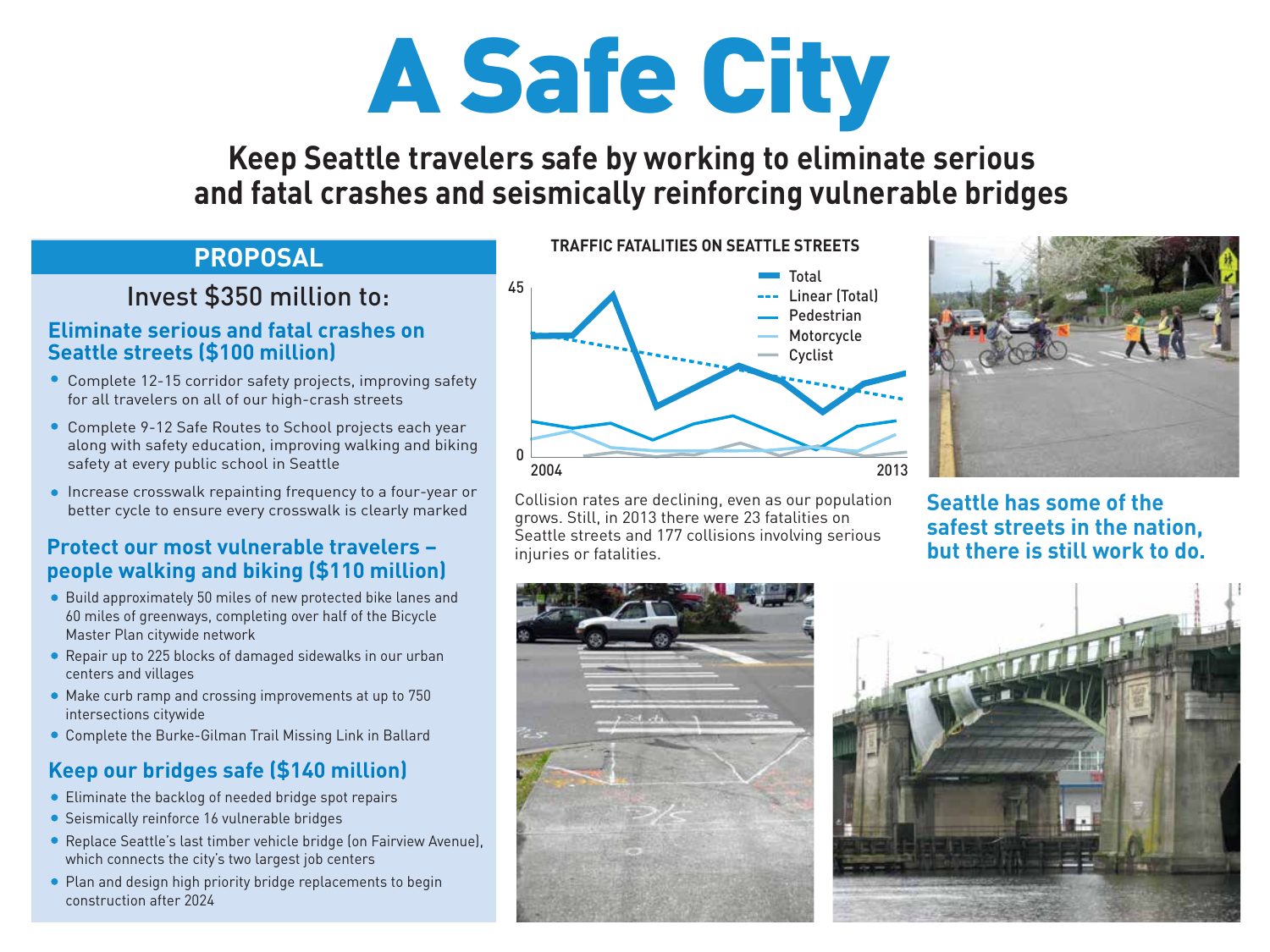# An Affordable City

**Invest in maintenance today to avoid increased expense for Seattle residents later and provide alternatives to car ownership, including more affordable travel options**

#### **PROPOSAL**

#### **Maintain and modernize 250 lane-miles of our** Invest \$275 million to:

**busiest streets**

- Repave up to 180 lane-miles of arterial streets, maintaining and modernizing 35% of Seattle's busiest streets carrying the most people and goods
- Repave 65 targeted locations every year, totaling an average of 7-8 arterial lane-miles per year, with a repair and maintenance program run by City crews

#### **Provide tools to help people get around without the expense of owning a car**

- Work with businesses to improve employee access to transit passes, bike share and car share memberships
- Work with residents, landlords, and developers of new buildings to ensure access to transit, car share, bike share, and other travel options



#### **Lowering our costs can lower yours**

Keeping our transportation system in a state of good repair will help Seattle stay affordable for future generations by lowering the cost of future maintenance. Routine maintenance, while not always exciting, saves us from or delays major, expensive maintenance projects later. For instance, repaving a street at the critical point before it needs to be rebuilt costs 20% of what it would cost to fully rebuild that same street. Taking care of bridges can extend their lives and keep travelers safe in a seismic event.

#### **Increasing transportation options to help make Seattle more affordable**

Seattle is growing by leaps and bounds, and with this growth come thousands of well-paying jobs. At the same time, our city is becoming increasingly unaffordable for many. The average Seattle household spends 17% of its budget on transportation. For many households, most of this portion goes to car ownership, which is expensive. By providing good travel options, car ownership can become an option, not a necessity.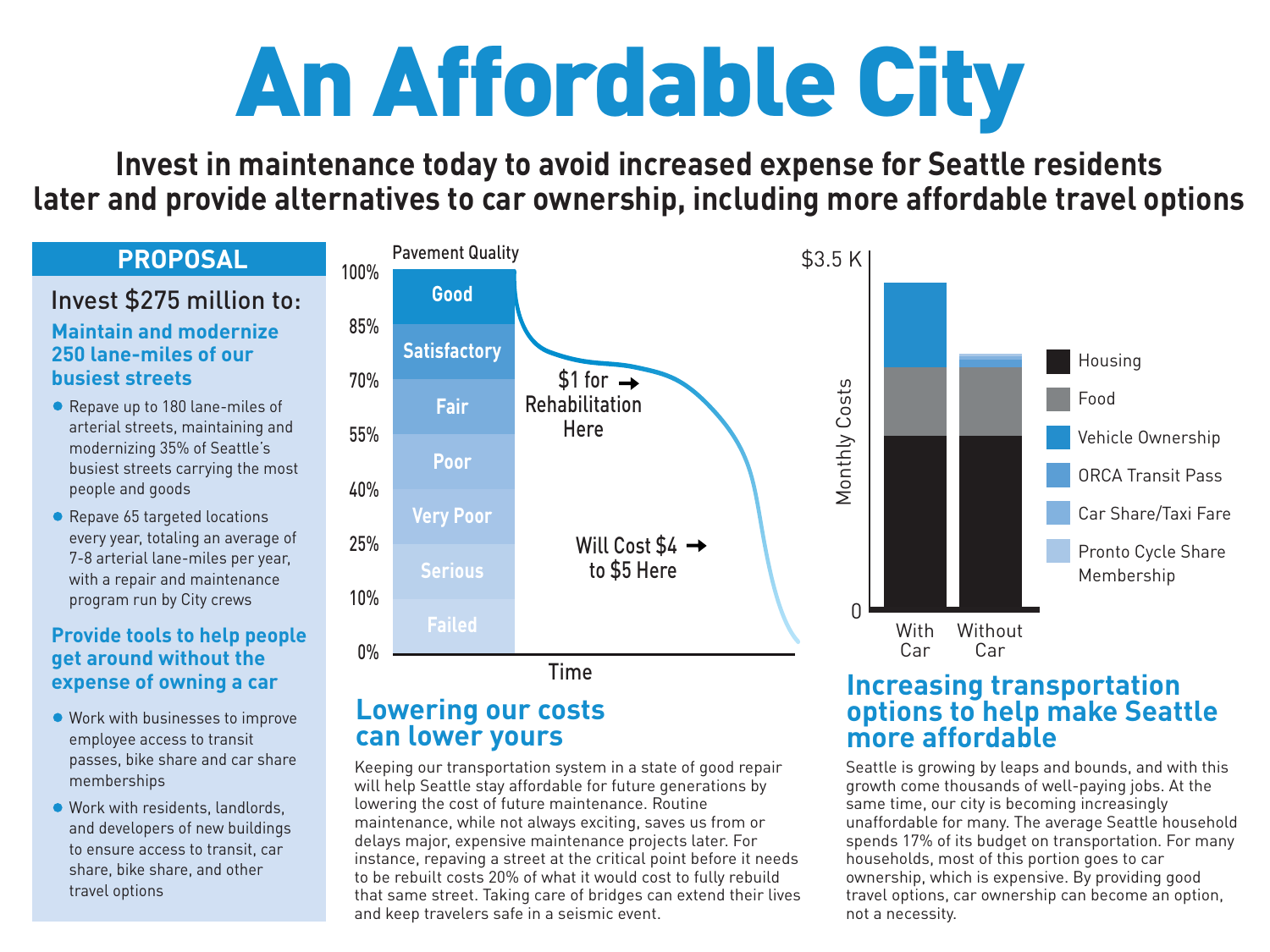# A Vibrant City

**Invest in streets and sidewalks that hum with economic and social activity**

#### **PROPOSAL**

#### Invest \$105 million to:

#### **Improve mobility for freight and delivery vehicles (\$44 million)**

- **Provide local money to design and build the** Lander Street Overpass
- **Build the East Marginal Way corridor, a key route** in Seattle's Heavy Haul Network
- Fund a targeted spot improvement program to help freight movement

#### **Invest in neighborhood priority projects (\$23 million)**

Complete 20-35 neighborhood priority projects to improve safety, mobility and access and quality of life in those neighborhoods

#### **Take care of our urban forest and improve drainage in flood-prone communities (\$38 million)**

- Replace every tree removed due to disease or safety with two new trees
- Add a new tree crew focused on quick response to critical pruning needs (such as clearances for people biking and walking, and at transit stops) and on ensuring clear sightlines to traffic signals and signs
- **Partner with Seattle Public Utilities to pave** streets, provide new pedestrian infrastructure and crossings, and address drainage issues in flood-prone South Park and Broadview neighborhoods



**We need to make sure goods can move into, out of, and around our city efficiently, so store shelves are stocked and packages make it to your front door.**



#### **Streets and sidewalks are places to be, not just places to pass through.**

Streets and sidewalks make up 27% of Seattle land area. As we grow as a city, more of our neighbors will depend on these streets and sidewalks as vibrant social spaces to meet friends, shop, exercise and live their lives. Pleasant streets and sidewalks are the backbone of a city's livability.

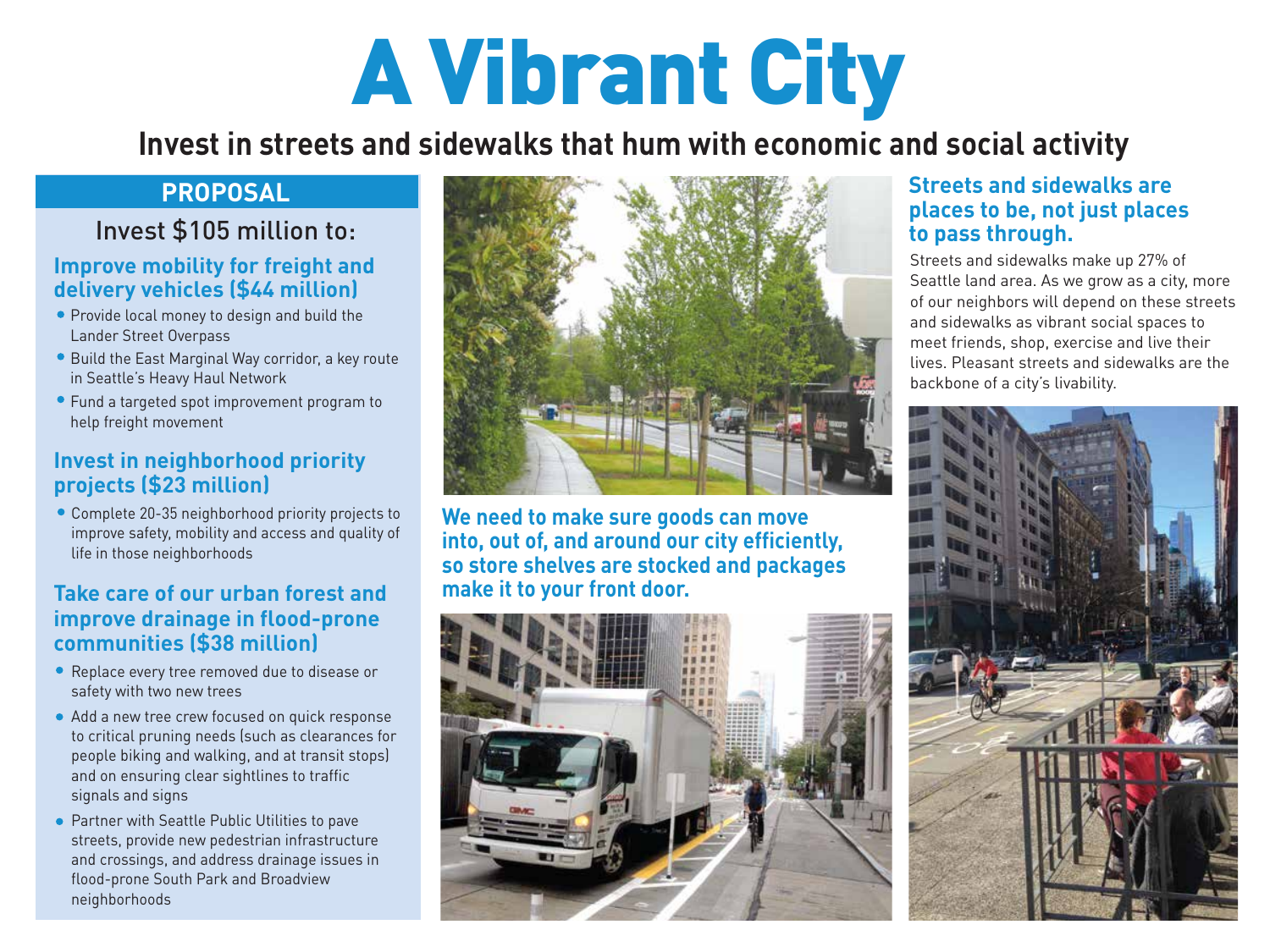

#### BRIDGE SEISMIC RETROFIT PROJECTS

| <b>Fremont Bridge Bascule</b>                  | <b>Ballard Bridge Bascule</b>   |
|------------------------------------------------|---------------------------------|
| 15th Ave NE/NE 105th                           | 1st Ave S Viaduct/Argo Mainspan |
| 4th Ave S/Argo Mainspan                        | Delridge Way Pedestrian Bridge  |
| <b>Cowen Park Bridge</b>                       | <b>McGraw Street Bridge</b>     |
| W Howe Street Bridge                           | 8th Ave NW Near NW 133rd St     |
| Admiral Way - North Bridge                     | Admiral Way - South Bridge      |
| N 41st pedestrian Bridge/Aurora Ave N          | 15th Ave NW/Leary Way           |
| <b>SW Andover Pedestrian Bridge/Fauntleroy</b> | 4th Ave S - Main to Airport Way |
|                                                |                                 |

#### BRIDGE REPLACEMENT PROJECTS

Fairview Avenue Bridge Replacement

#### **PLANNING AND DESIGN for BRIDGE REPLACEMENTS**

| <b>Vehicular Bridges</b>                     |                                          |  |
|----------------------------------------------|------------------------------------------|--|
| <b>Cowen Park Bridge Rehabilitation</b>      | 2nd Avenue Extension                     |  |
| Admiral Way Bridge, North Replacement        | <b>Thornton Creek Bridge Replacement</b> |  |
| Magnolia Bridge Replacement                  | <b>Ballard Bridge Replacement</b>        |  |
| Pedestrian & Bicycle Bridges                 |                                          |  |
| E Duwamish Waterway North Bridge Replacement | 39th and E Pine St Bridge                |  |
| 33rd Ave W over Railroad                     | North 71st Street Tunnel                 |  |

#### CORRIDOR SAFETY PROJECTS

| <b>Rainier Ave S</b> | <b>Sand Point Way</b> |
|----------------------|-----------------------|
| 35th Ave SW          | <b>E</b> Marginal Way |
| <b>SW Roxbury St</b> | Airport Way           |
| Greenwood/Phinney    | 35th Ave NE           |
| 1st Ave/1st Ave S    | 15th Ave NE           |
| 12th Ave/12th Ave E  | MLK Jr. Way S         |
| Aurora Ave N         | 5th Ave NE            |
| Lake City Way        |                       |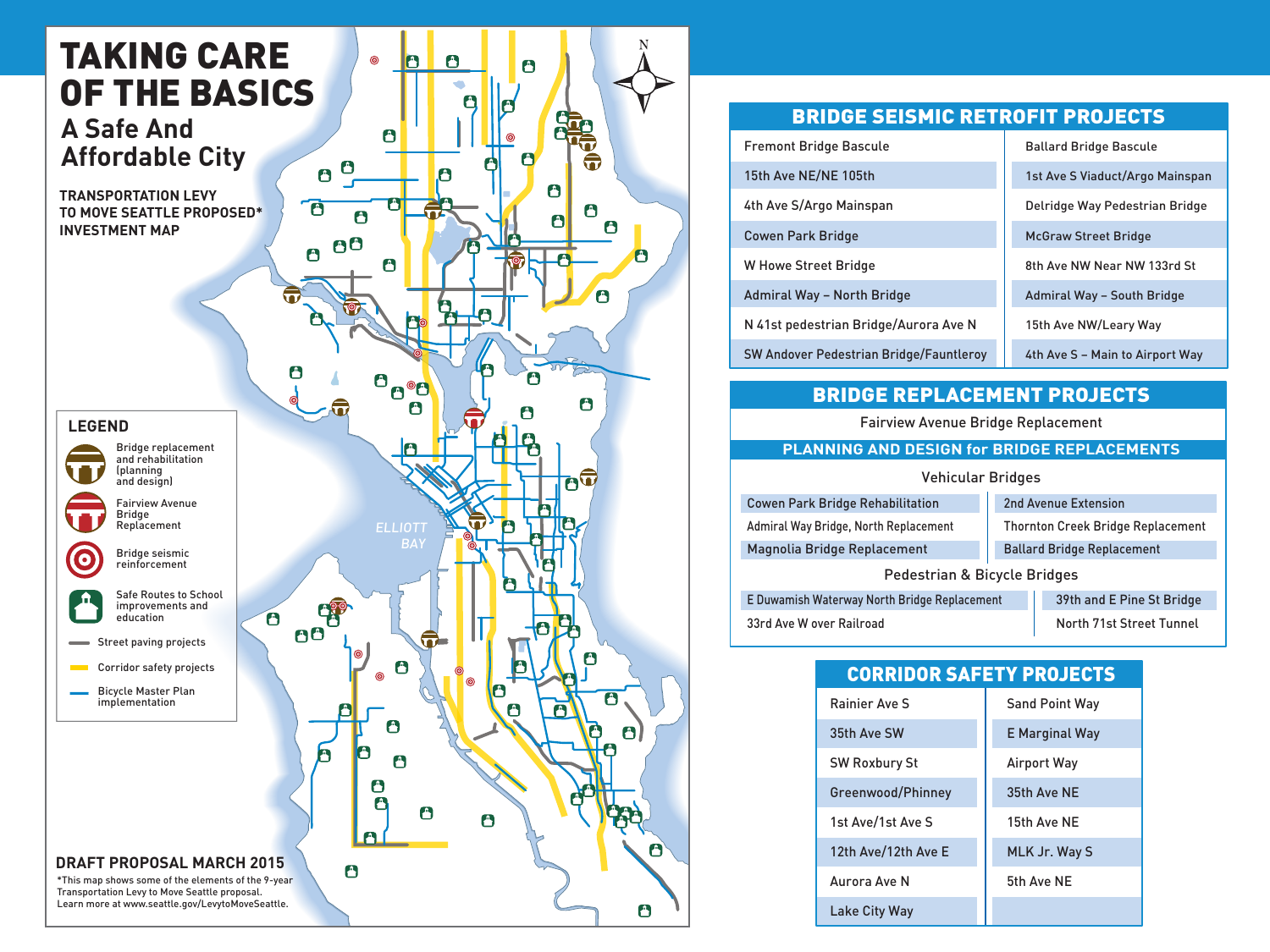

#### Multimodal Corridor Projects

23rd Avenue Corridor Improvements East Marginal Way Corridor Improvements Madison Street Bus Rapid Transit Complete Street Market/45th Transit Improvement Project Roosevelt to Downtown Complete Street 3rd Avenue Corridor Improvements Lander Street Grade Separation/Railroad Crossing Rainier Avenue to Jackson Street Complete Street Ballard to Downtown Enhanced Transit Corridor Delridge Complete Street Yesler/Jefferson Complete Streeta Lander Street Grade Separation/Railroad Crossing Rainier Avenue to Jackson Street Complete Street Ballard to Downtown Enhanced Transit Corridor Delridge Complete Street

Yesler/Jefferson Complete Streets

Light Rail Access Investments

Northgate Pedestrian and Bike Bridge Graham Street Station

#### Bus Rapid Transit Corridor Projects

Rainier Avenue/Jackson Street

23rd Avenue

Delridge Way

Market Street/45th Street

Route 40 alignment

Madison Street

Roosevelt to Downtown corridor